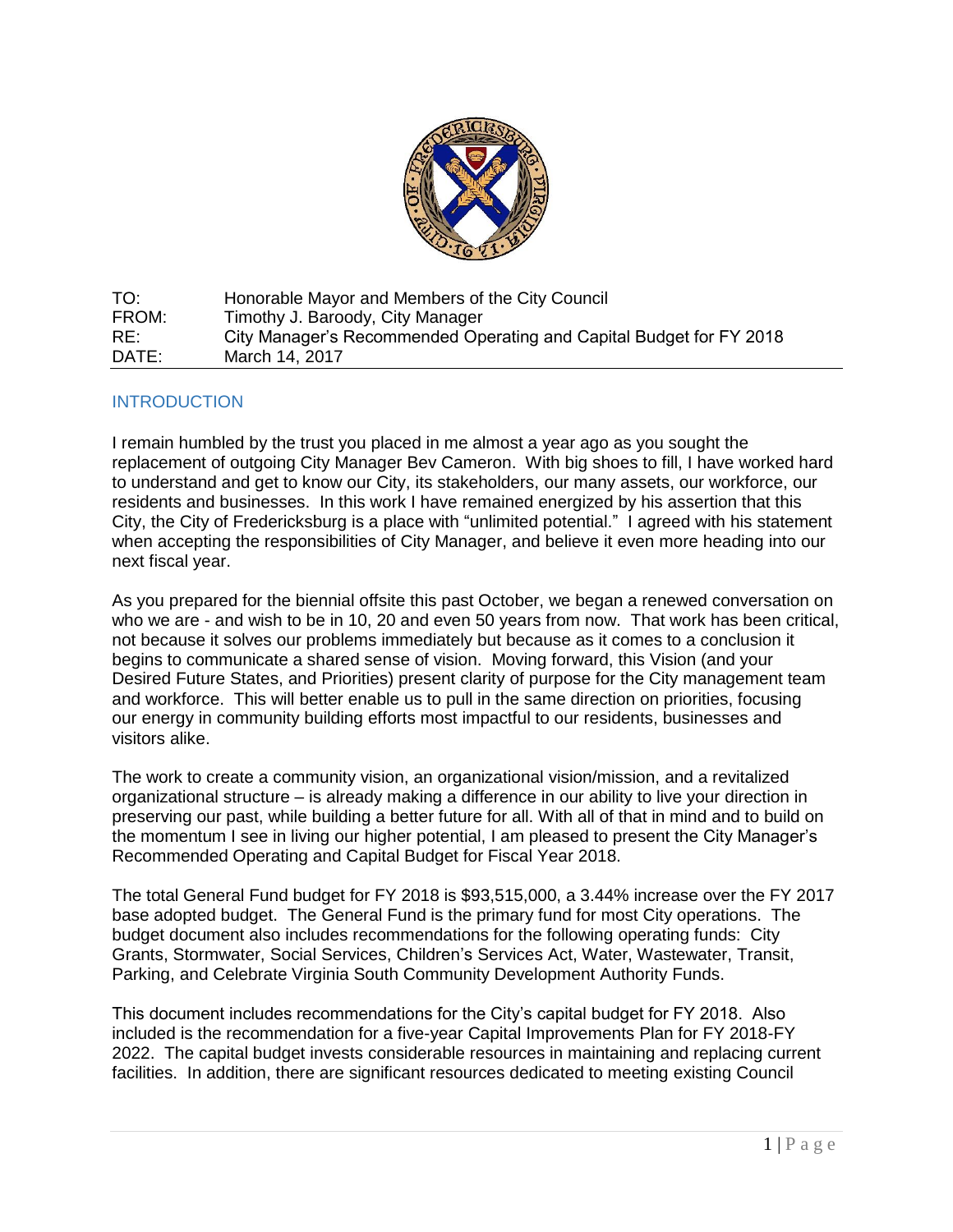priorities and new initiatives included in the City Council's draft Vision, Desired Future States and Priorities.

Presentation of the City Manager's Recommended Budget represents the start of City Council's annual budget review process. The staff and I look forward to reviewing this recommendation with you, incorporating the changes you may wish to make, and adopting a budget for the upcoming year that will best position the City of Fredericksburg for advancement. This budget works to create sustainability and ensures forward progress on your priorities, while keeping residents, businesses, visitors, future budgets, and our workforce in mind.

# OVERVIEW OF MAJOR BUDGET RECOMMENDATIONS

The Recommended Budget includes a recommendation to increase the real estate tax rate by \$0.02 per \$100 valuation for general government expenses and \$0.01 for ongoing and increasing federally mandated storm water management expenses – moving the current rate of \$0.77 to \$0.80.

Again, two cents of the recommended increase will be dedicated to funding operations and debt service within the General Fund. Major initiatives include:

- $\triangleright$  Additional \$530,141 net debt service increase for the renovation of the Original Walker-Grant School – a project advanced by City Council during FY 2016.
- $\triangleright$  Additional \$471,421 in the City's share of funding costs for the Rappahannock Regional Jail.
- $\triangleright$  Implementation of Phase I, Phase II, and part of Phase III of a Classification and Compensation Study, a study authorized by City Council in FY 2017. The General Fund includes increases for salaries to accomplish this task of \$655,920.
- Increased transfer to City Schools for school operations in the amount of  $$800,000$ .
- Fransfer to support Capital Projects of \$2,000,000.

# CITY REORGANIZATION PLAN

During FY 2017, the City organization undertook an internal organizational review. After observing City operations and meeting with members of the staff and City Council, we instituted several changes in the overall structure of the City organization to help re-align departments and personnel to meet the changing needs of the community. These moves have created better alignments in work teams and will drive efficiencies in the organization moving forward. The re-organization creates a few shifts in the budget of the organization, which are summarized below:

| <b>Department</b>            | <b>Position</b>                            | <b>Former Department</b>                |
|------------------------------|--------------------------------------------|-----------------------------------------|
| <b>City Manager's Office</b> | Add ACM                                    | Public Works-<br>Administration         |
| <b>Transportation</b>        | <b>Add Transportation</b><br>Administrator | Community Planning &<br><b>Building</b> |
| <b>Public Works</b>          | <b>Add Public Facilities</b>               | Parks & Rec                             |
| <b>Public Works</b>          | <b>Add Account Clerk</b>                   | Parks & Rec - Admin                     |
| Parks & Rec                  | <b>Add PT Special Events</b>               | Economic Development &<br>Tourism       |

### Summary Table – Changes from Re-organization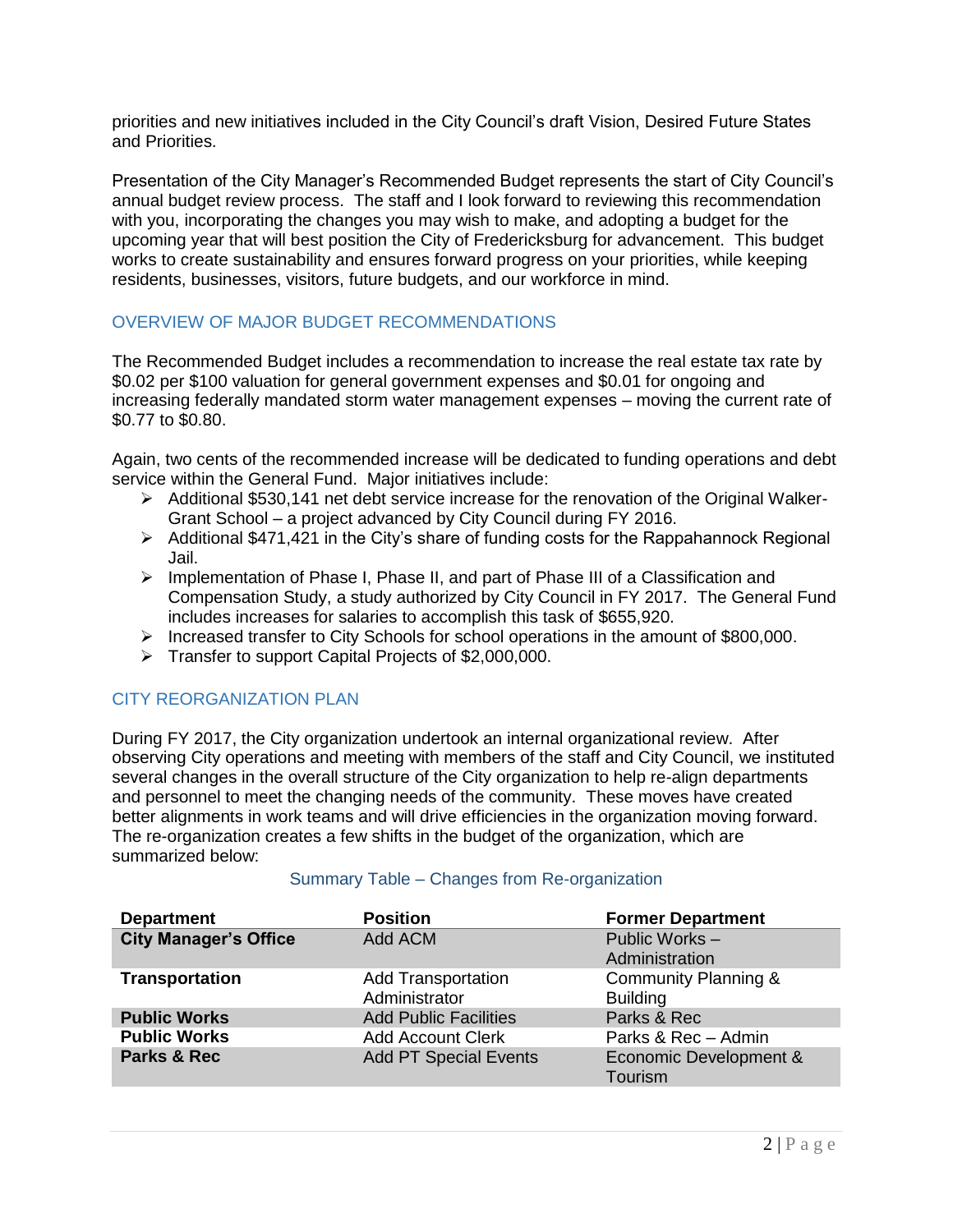### *City Manager's Office*

The City Manager's Office added an Assistant City Manager position to the office. The new position has responsibility over Public Works (including Utilities), Transit, the new Transportation Administrator, and major capital projects. The City Manager retains overall responsibility, and direct oversight over Police; Fire; Parks, Recreation, and Events; Community Planning & Building, and Economic Development and Tourism. The other Assistant City Manager position has oversight over Budget, Fiscal Affairs, Human Resources, Safety, Information Technology, and serves as liaison with Social Services.

### *Parks, Recreation, and Events*

The Parks, Recreation, and Events Department is adding additional responsibility for the City's special events functions. A part-time position that serves to oversee the special event permit application process for community events is transferring from Economic Development and Tourism over to Parks & Recreation.

The Public Facilities division, which is responsible for the maintenance and upkeep of the City's facilities, has moved over to Public Works. An Account Clerk position which assisted Public Facilities with the financial transactions of the division also transferred to Public Works from the Administration Division of the former Parks, Recreation, and Public Facilities Department.

The re-organized Department has a new name – as you will note above, Parks, Recreation, and Events. The City Manager's Recommended Budget reflects this change.

### *Public Works*

As noted, the Public Facilities division has been moved to Public Works. The division has also physically moved to the City's rented warehouse space on Harkness Boulevard, and out of the Dorothy Hart Community Center.

As a result of the re-organization and associated changes, one of the two Assistant Public Works Director positions has been unfilled during part of FY 2017. The City Manager's Recommended Budget reflects the restoration of funding for this position in FY 2018. The funding will assist the Department with the administration of both the current duties of Public Works as well as the additional duties associated with Public Facilities.

# *Transportation Administrator*

The City has created a new Transportation Administrator position, which is a direct report to the new Assistant City Manager. The position improves coordination with regional and state transportation authorities and improves the City's ability to compete for a variety of federal and state transportation grants. The incumbent currently serves on the FAMPO Technical Committee.

As a result of the re-organization and associated changes, the Department of Community Planning and Building has a Deputy Director / Long-Range Planner position that has been left unfilled during part of FY 2017. The City Manager's Recommended Budget reflects the restoration of funding for this position at the midpoint of FY 2018. The restored position will be focused on long-range planning in the Department of Community Planning and Building, and will be responsible for assisting with the maintenance of the Comprehensive Plan and in assisting in the continued development and completion of the Small Area Plans.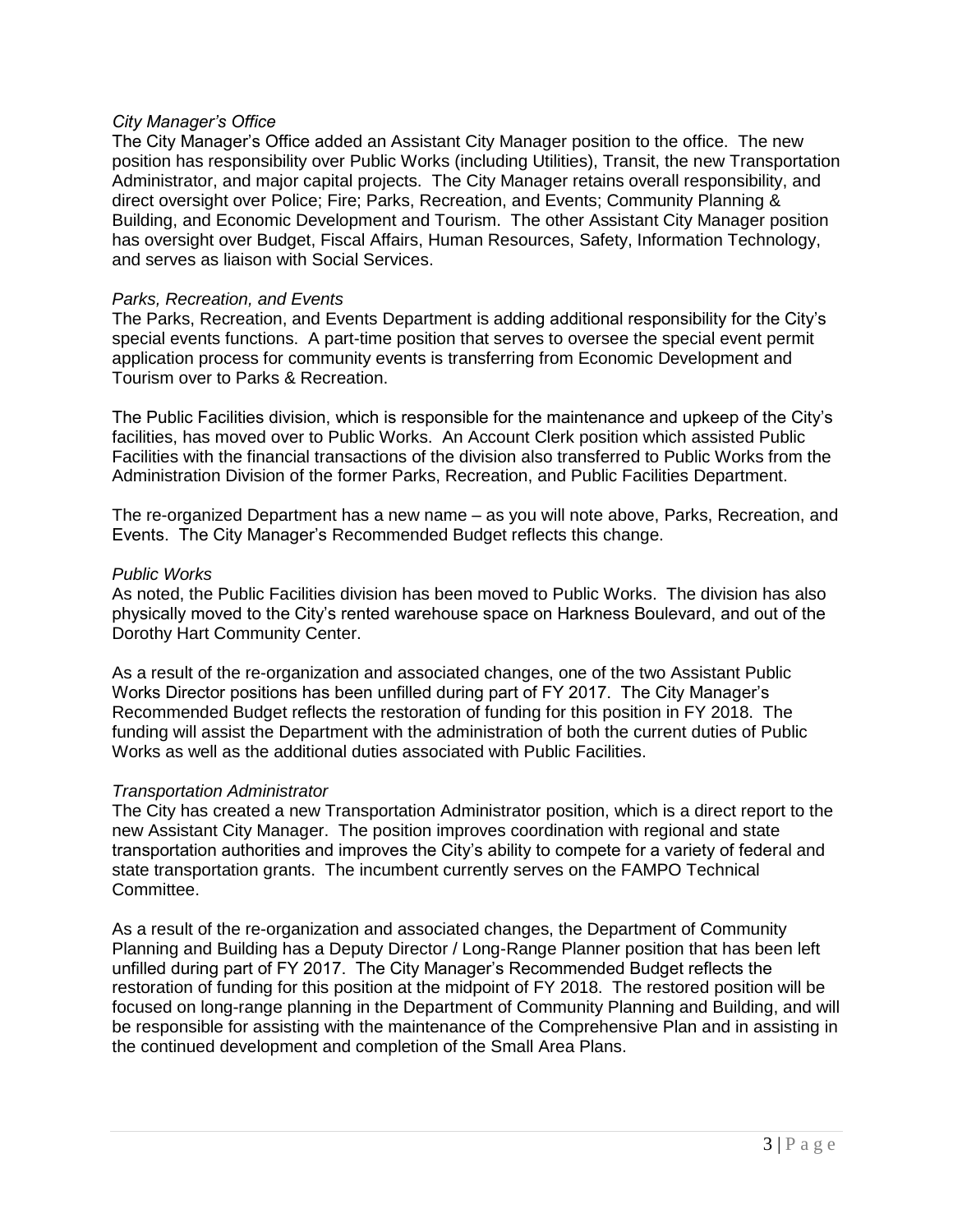### *Public Works – Drainage Crew Shifted to Stormwater Fund*

The City Manager's Recommended Budget for FY 2018 contains a recommendation to shift the budget for the four-person Drainage Crew currently within the Public Works Department over to the City's Stormwater Fund (Fund 229). The Drainage Crew, which is housed in the City Shop, is dedicated to the maintenance of the City's stormwater culverts and catch basins. Most of these, but not all, are part of the street network of the City.

This represents a shift in funding of \$301,728 from the City's General Fund over to the Stormwater Fund.

# FREDERICKSBURG CITY PUBLIC SCHOOLS

The City Manager's Recommended Budget for FY 2018 provides a substantial investment in the Fredericksburg City Public School system.

### *School Operating Fund 205*

The Fredericksburg City Public Schools requested a budget transfer from the City of \$29,199,371, which represents an increase of \$1,439,161 (5.18%) over the current year transfer of \$27,760,210. These totals include the City transfer of \$215,500 to the School Operating Fund for the support of the Head Start Program. The City Manager's Recommended Budget provides for an additional \$800,000 in the City's transfer, for a total transfer (including Head Start) of \$28,560,210.

The City's Head Start Transfer is included at the same level as the prior year. The proposed increase in the Recommended Budget of \$800,000 represents a 2.9% increase in the level of the transfer for operations net of the Head Start Transfer.

Based upon the City Schools' projections for increased state support (estimated at an additional \$520,000) and the recommended transfer from the General Fund, the total budget for the School Operating Fund is recommended to be \$43,440,830. This represents an increase in total funding for FCPS (local and state combined) in their operating budget of 3.13% over the FY 2017 original budget of \$42,120,900.

### *Original Walker Grant Middle School Renovation Debt Service*

The Fredericksburg City Public Schools is currently working to complete a project to renovate the Original Walker-Grant School Building on Gunnery Road. The newly renovated building will provide classrooms to help meet our community's education needs, plus provide space for the administrative offices of the Fredericksburg City Public Schools. Most of the administration is currently housed in the original Wallace Library building on Princess Anne Street, as well as the first and fourth floors of the Executive Plaza Building at 601 Caroline Street.

During FY 2016, the City issued bonds for the renovation of the school building and the purchase of a new public safety radio system. The debt was structured so that the impact of the renovated Walker-Grant portion of the debt service began in FY 2018. The portion of the debt related to the renovation of OWGS is \$830,141.

The City will use \$300,000 of the School Operating Fund balance for the next five years to help offset the debt service costs. The net impact of the new debt service for the school renovation to the General Fund is **\$530,141.**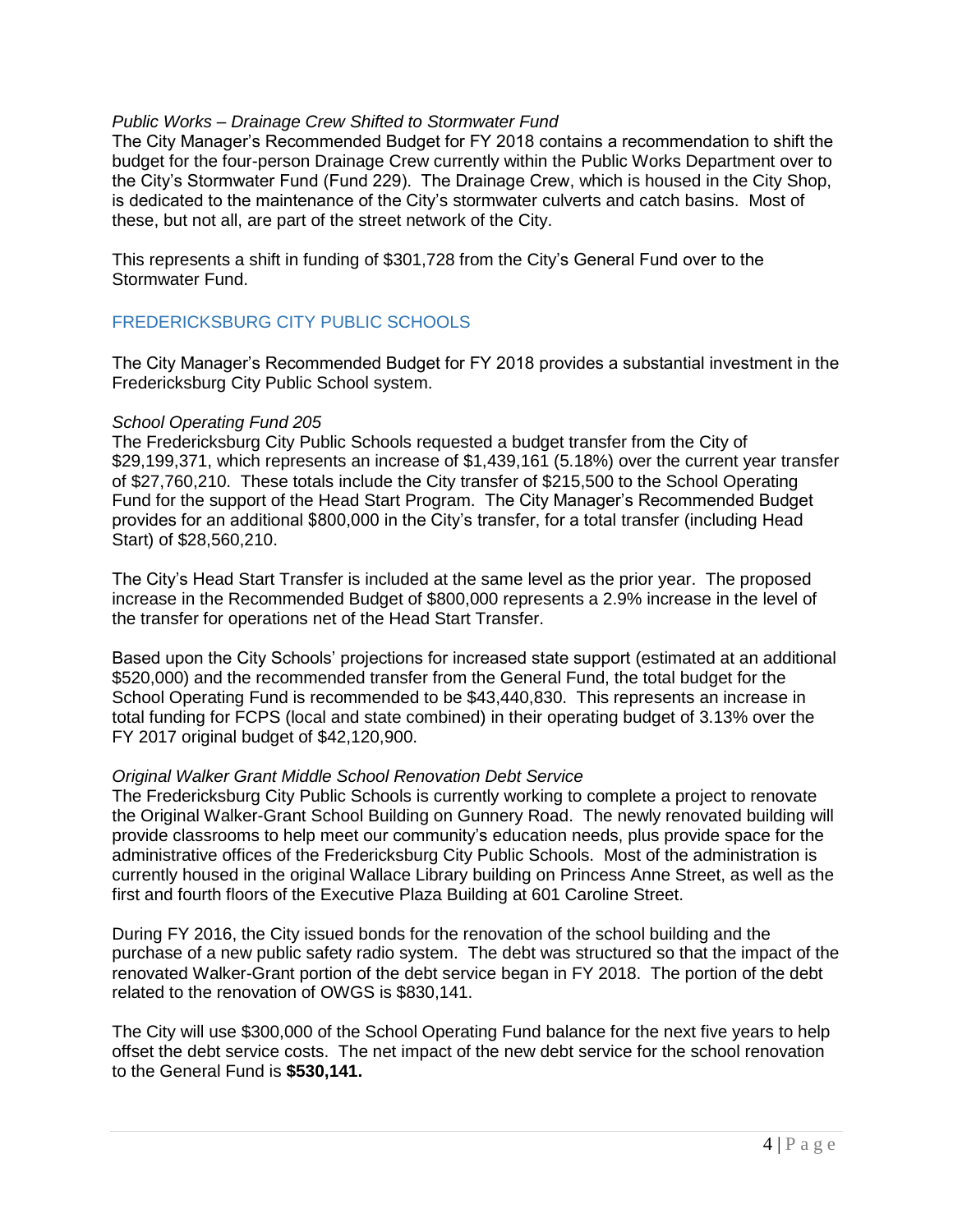The following table shows the impact of the 2016 issue including both the school and the public safety radio projects. The table is a partial table – only through FY 2024. The bonds will be fully retired in FY 2037.

| <b>Fiscal</b><br>Year | <b>Principal</b> | <b>Interest</b> | Total   | <b>School FB</b><br><b>Credit</b> | 2016 Debt Service<br><b>Net of Fund Balance</b><br><b>Credit</b> |
|-----------------------|------------------|-----------------|---------|-----------------------------------|------------------------------------------------------------------|
| 2017                  |                  |                 |         |                                   |                                                                  |
| 2018                  | 345,000          | 485,141         | 830,141 | (300,000)                         | 530,141                                                          |
| 2019                  | 360,000          | 469,325         | 829,325 | (300, 000)                        | 529,329                                                          |
| 2020                  | 380,000          | 452,113         | 832,113 | (300,000)                         | 532,113                                                          |
| 2021                  | 400,000          | 432,725         | 832,725 | (300, 000)                        | 532,725                                                          |
| 2022                  | 420,000          | 411,713         | 831,712 | (300,000)                         | 531,712                                                          |
| 2023                  | 440,000          | 391,484         | 829,675 |                                   | 829,675                                                          |
| 2024                  | 465,000          | 367,013         | 831,484 |                                   | 831,484                                                          |

# **2016 General Obligation Bond Issue Partial Schedule (OWG School Portion)**

# **Summary Table – Increased Local Support of City Schools – Operating & Debt Service**

|                         | FY 2017      | FY 2018      | Increase    |
|-------------------------|--------------|--------------|-------------|
| <b>Operating Fund</b>   | \$27,544,710 | \$28,344,710 | \$800,000   |
| Transfer                |              |              |             |
| <b>Head Start</b>       | \$215,500    | \$215,500    | -           |
| New Debt Service for    | -            | \$530,131    | \$530,131   |
| <b>Walker-Grant</b>     |              |              |             |
| <b>Renovation (Net)</b> |              |              |             |
| Total - Operating &     | 27,760,210   | 29,090,341   | \$1,330,131 |
| <b>New Debt Service</b> |              |              |             |

# *Fredericksburg City Public Schools – Capital Needs*

The City Manager's Recommended Capital Budget includes a significant new investment in the school facilities for FY 2018. The major new investments include a replacement for the roof at the Walker-Grant Middle School and the first installment of a several-year program to replace the HVAC Units at Hugh Mercer Elementary School. The roof replacement at WGMS is \$1,300,000, and is recommended to be bond funded. The replacement of the HVAC unit will cost \$100,000 in FY 2018, and an additional \$325,000 over the next three years to complete this project. These projects are necessary investments in the maintenance and upkeep of our schools.

The Recommended Budget also funds other capital budget items for the schools, including regular capital maintenance for facilities, replacement school buses, and the cost of a leased facility to move the school bus lot away from the current location at City Shop. The total local funds for City Schools' capital needs in FY 2018 is \$2,015,000.

### HUMAN RESOURCES DEVELOPMENTS

### *Classification and Compensation of City Employees*

In FY 2017 City Council authorized a Classification and Compensation study, the first comprehensive review in two decades. Evergreen Solutions, the winning vendor, assisted the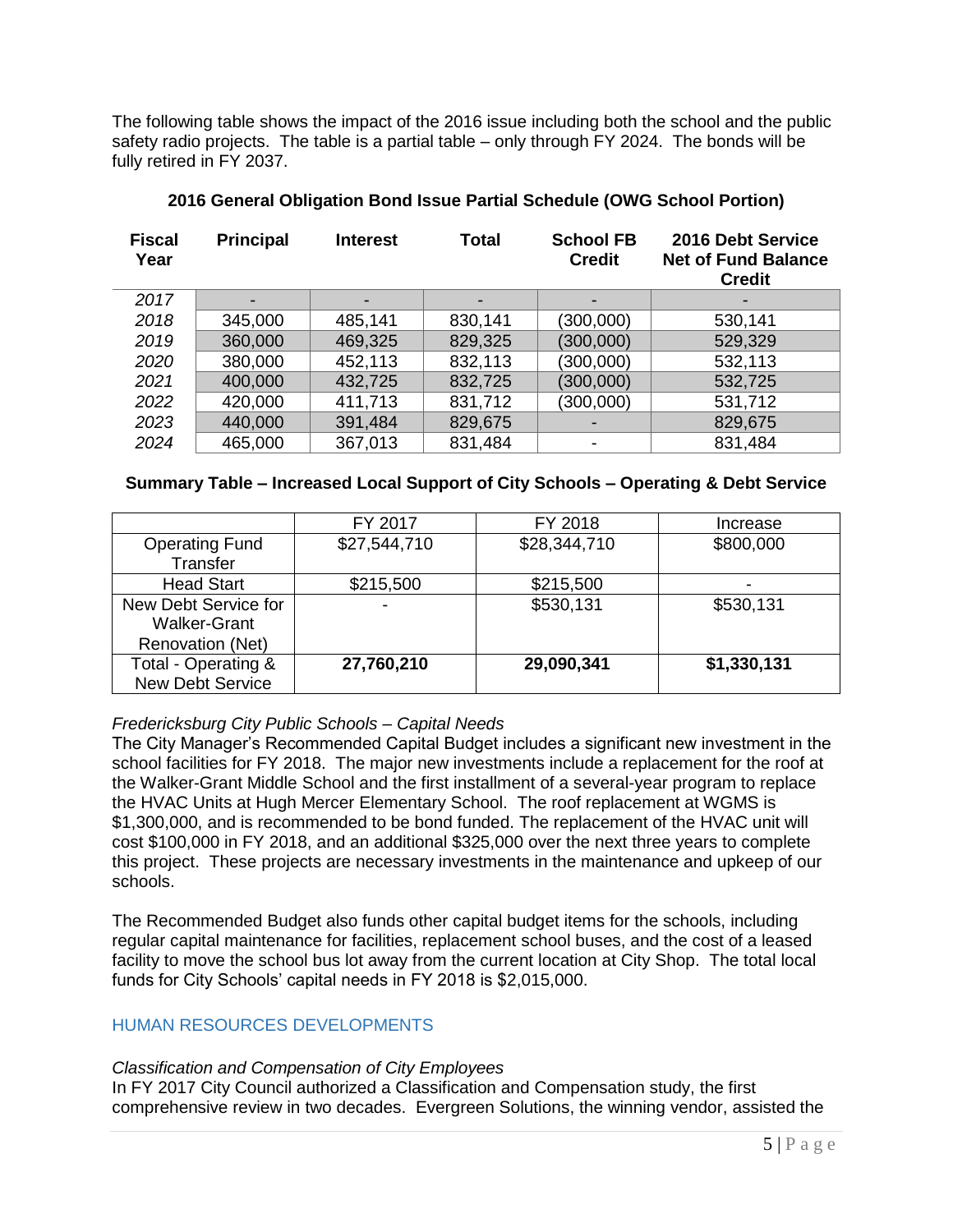City in comparing itself to 14 Virginia localities and the private sector. After significant data gathering and workforce engagement, Evergreen has concluded that the City of Fredericksburg is modestly off the market (as defined by the market mid-point in our current pay scale) by an average of approximately 6%. The study also concluded that benefits are generally comparable to other localities. It also was noted that the City's work schedule for many employees is below the current 40 hour standard commonly found elsewhere.

Other findings suggested that while generally satisfied, the workforce desired more career ladders and additional compensation for certificates. Training and tuition assistance was also noted by Evergreen as a concern of employees.

Knowing that it is important to positively react to findings, this budget includes a recommendation to reduce grades from 41 to 27, broaden the range within grades, and move the salary scales to better reflect the market. To accomplish this, this budget recommends that all employees move to minimum (Phase I), that all employees advance in the market with a 1.5% salary adjustment for full time employees and a 1% increase for part time employees (Phase II), and that all of those below midpoint after Phase I and Phase II implementation begin movement toward midpoint – as resources allow.

This budget recommendation fully funds Phases I and II and partially funds Phase III in the coming fiscal year. Additionally, this budget creates some opportunities for tuition and training assistance so that employees can more easily pursue degree/credential programs that advance our organization in ways that better serve our community. Lastly, efforts will be made to institute a 40 hour work week for employees not currently working that schedule.

### *Health Insurance*

The City provides health insurance to full-time employees on a self-insurance basis, with reinsurance coverage for individual claims beyond \$120,000 per individual. In addition, the City has re-insurance for aggregate stop loss for all claims so that the maximum liability for any one year is 120% of the expected medical claims that are projected by the underwriter. The City contracts with a health insurance company to administer claims and provide access to a network of health care providers.

The City is currently in the process of evaluating proposals for the administrative services and re-insurance services for health insurance. Preliminarily, the Recommended Budget includes an 8% increase for health insurance for FY 2018. Final recommendations for contract award and the setting of premiums will be brought to City Council during the budget review period, in time for open enrollment in May and the new insurance year that begins in July. If projected increases come in below budget, it is recommended that those budgeted monies be reallocated to further Phase III implementation in FY 2018.

# STAFFING ADJUSTMENTS

The City Manager's Recommended Budget for FY 2018 includes recommendations for two new positions in the General Fund, and several others outside the General Fund.

# *General Fund*

Funding is included for a Deputy Fire Marshal position for the Fire Department. The Fire Department had a Deputy Fire Marshal position added during FY 2006, but the position was removed during the Great Recession through attrition. However, the need for an additional Fire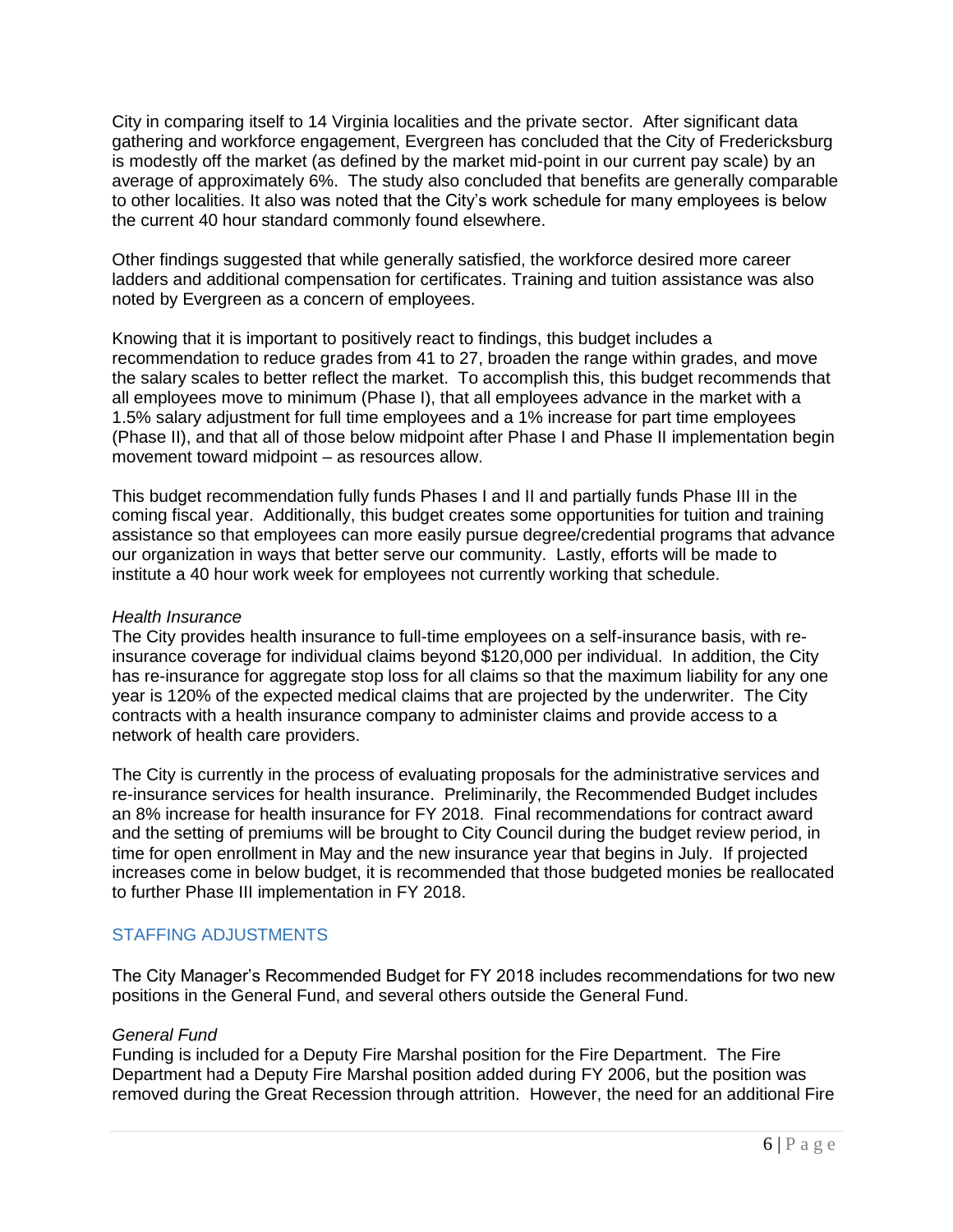Marshal to assist with the enforcement of the Statewide Fire Prevention Code has only grown as Fredericksburg continues to expand and develop. The cost of the restoration of this position is \$71,790.

Funding is also recommended for a Business Analyst for the Information Technology Department. The Business Analyst will assist the entire organization with the implementation of the new Enterprise Resource Platform ("ERP") software system, and assist in its operation after implementation. The replacement of the City's ERP system is one of the City Council's identified Goals over the next three years. The cost of this position is \$100,900.

### *Water & Wastewater Operating Fund*

Funding is included for a full year of the Utility Line Locator position that was authorized by City Council during FY 2017. The Utility Line Locator position is an additional position which helps meet the City's obligations to locate underground utilities (such as water, sewer, storm sewer, and fiber optic) when requested for construction. The volume of requests for such locations has risen considerably over the last several years, and the City will now have two positions dedicated full-time to this function.

The Recommended Budget also includes a Utility GIS Technician for FY 2018 at ½ year. This position will improve the City's GIS data layers for the water and sewer system. It is very important to update the City's water and sewer data layers based upon new construction, and the position will be dedicated to this purpose.

# *Transit Fund*

The City Manager's Recommended Budget includes several recommendations concerning human resources in the Transit Fund. The Transit Department requested, and the Recommended Budget includes, the conversion of two part-time Transit Driver positions to fulltime. This recommendation increases the total number of full-time drivers to nine. For perspective, there are currently 61 part-time drivers on the roster for FRED. Increasing the total number of full-time drivers aids retention of experienced personnel and aids greatly in scheduling.

Also included is an additional full-time position for an Assistant Operations Manager, and a parttime maintenance mechanic. The Assistant Operations Manager will support the current Operations Manager for FRED, particularly with scheduling duties and the oversight of the maintenance function. The Operations Manager would dedicate more time to assist FRED management with strategic planning, budget development, fleet specifications, and long-range planning.

The cost of these recommendations is largely offset by a proposed reduction in the number of part-time hours by approximately 8% of the budgeted total, or 7,300 hours.

# HIGHLIGHTS OF OTHER OPERATING FUNDS

### *Social Services Fund*

The Social Services Fund is recommended to be \$5,709,619. This includes a transfer from the General Fund to support the local share of their operating costs of \$1,040,000. The FY 2017 original adopted budget for the Social Services Fund is \$5,260,233, so the total budget is recommended to increase 8.54% even though the local transfer is reduced by 4.53%.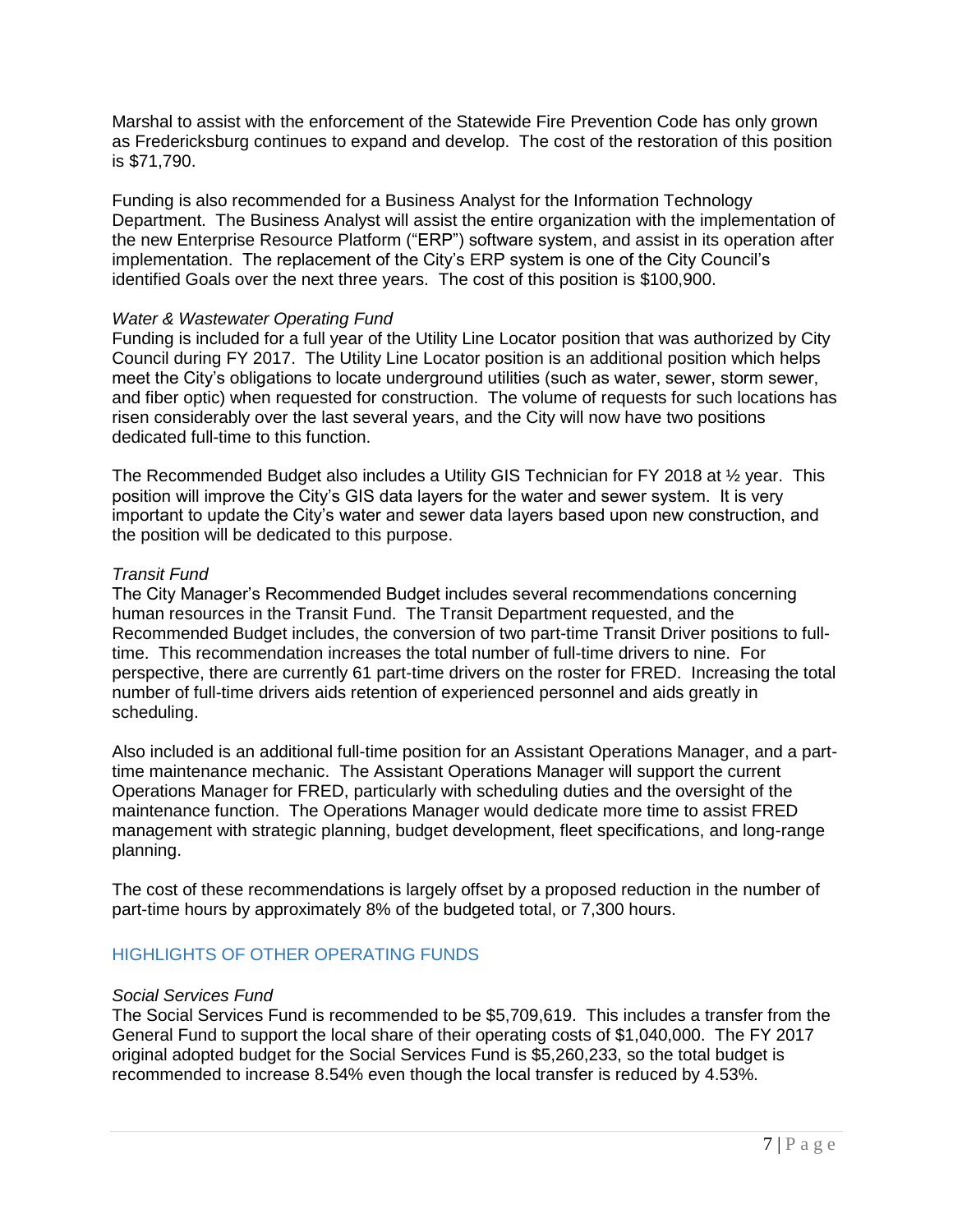### *Stormwater Management Fund*

The Stormwater Management Fund increases significantly from the FY 2017 total of \$210,500 to an FY 2018 recommendation of \$575,530. The increase is largely due to the transfer of the Public Works Drainage division to the Stormwater Management Fund.

The Recommended Budget includes real estate tax revenues decidated to stormwater of \$395,000. In addition, the General Fund transfers \$100,000 to the Fund. The balance of revenue in the Fund is from permit fees, plus the use of \$38,530 from the fund balance of the Stormwater Fund.

#### *City Grants Fund*

The City Grants Fund is recommended to increase to \$1,469,958 from the original FY 2017 total of \$1,352,053. The City Grants Fund accounts for the City's ongoing state or federal grant programs and other special revenue programs.

#### *Water Operating Fund*

The Water Operating Fund is recommended to increase to \$5,098,992, an increase of 15.63% over the FY 2017 total of \$4,409,765. The increase is related to the transfer of \$1,959,940 to the Water System Capital Improvements Fund. The transfer is an increase of \$669,000, or 51.83%. This transfer will fund improvements at the Motts treatment plant. The City's Water Operating Fund includes a rate increase of 2% in water fees. The last rate increase in water fees was July 2015 for the FY 2016 budget.

The City's operating costs have increased in the water fund as debt service has been added to fund water line replacements such as the Caroline Street water line project which is currently underway. The Caroline Street water line project will provide a new water line from Amelia Street south to the end of the street.

### *Sewer Operating Fund*

The Wastewater Operating Fund is recommended to increase to \$7,892,882 from a total of \$7,073,784 in FY 2017. This is an 11.58% increase in the operating fund. The Recommended budget does include a rate increase of 4% in sewer fees. The last rate increase in sewer fees was July 2015 for the FY 2016 budget.

The City's operating costs have increased in the sewer fund as debt service has been added to fund sewer line replacements and improvements at the Wastewater Treatment Plant such as the replacement belt filter press.

### *Transit Operating Fund*

The Transit Operating Fund is recommended to increase to \$5,879,889 from a total of \$5,624,033 in FY 2017. Most of the Transit Fund is paid through federal and state grants. The local governments throughout the region that are served by FRED also contribute, as does the University of Mary Washington for the "Eagle Express" routes. The City's share of the Transit Operations, expressed in the motor fuels tax transfer is \$480,000.

### *Parking Fund*

The City's Parking Fund is recommended for funding at \$872,000 in FY 2018, which is an increase of 11.65% over the FY 2017 original adopted budget of \$781,000. The Recommended Budget includes a major maintenance project for the garage in FY 2018 – the replacement of the hardware and software operating systems for the pay-on-foot and gate systems. The projected cost of this project in FY 2018 is \$150,000.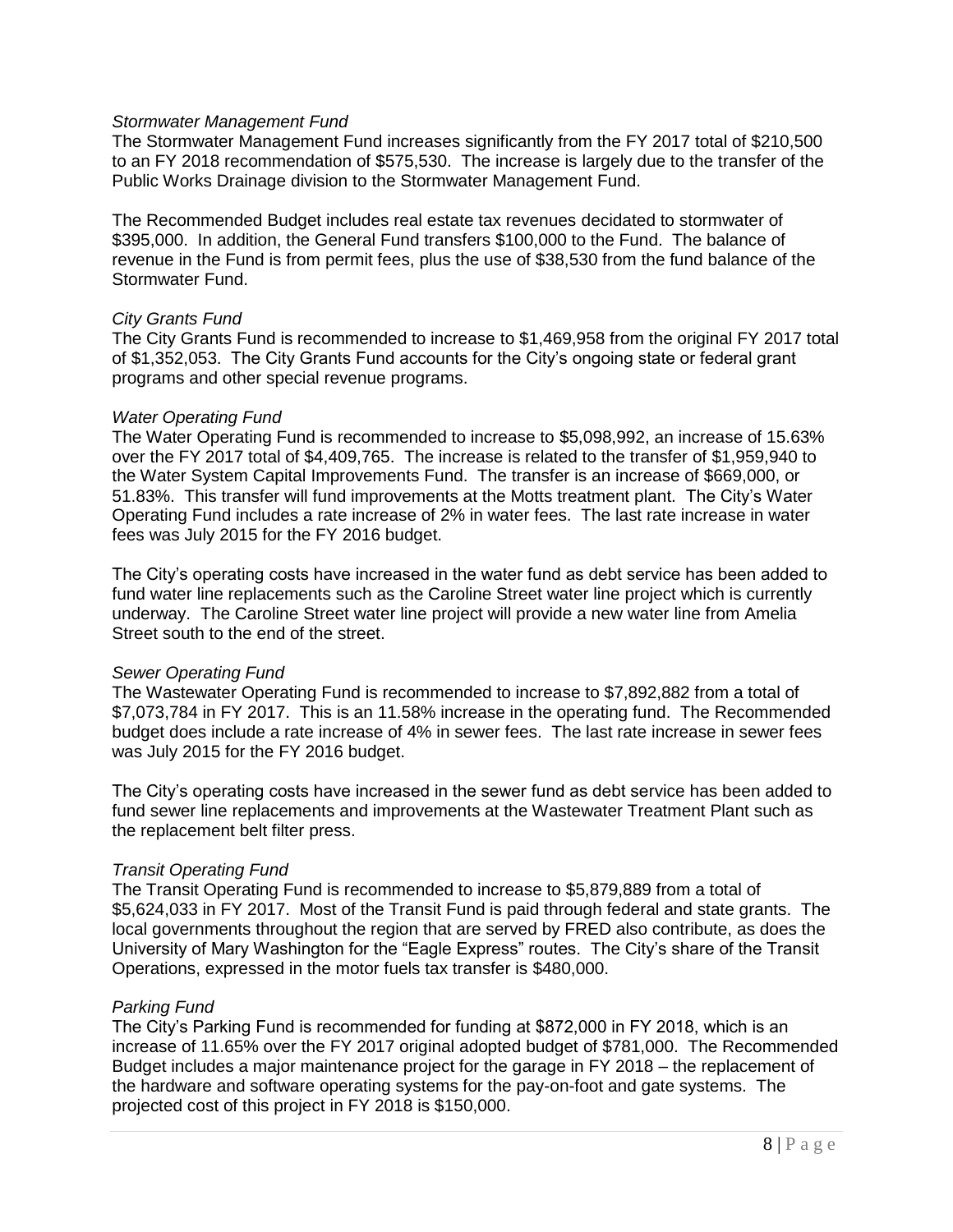The Parking Fund is also accounting for the lease and / or maintenance of three surface lots in the City: the lot behind the 904 Princess Anne Street Building, the lot at the corner of Charles and Amelia Streets, and the lot at the corner of William and Barton Streets.

### *CSA Fund*

The Children's Services Act Fund accounts for the services provided to at-risk youth and their families mandated through the Children's Services Act.<sup>1</sup> The City Manager's Recommended Budget includes funding in the amount of \$1,951,768 for these services. This is a 4.13% increase from the adopted total in FY 2017. Of that total, \$1,118,142 is projected from state funding. The City's contribution is recommended to be a transfer of \$675,275 from the General Fund and the use of \$106,493 in the fund balance in the CSA Fund.

# *Celebrate Virginia South Community Development Authority Fund*

The City serves as the fiscal agent for the Celebrate Virginia South Community Development Authority. As part of the ongoing agreement with the Authority, the City includes in the annual budget the amount of the debt service for the year. The Treasurer is responsible for billing and collecting the special assessments, and for paying the debt service on the CDA bonds. The appropriation amount requested for the special fund is \$1,951,836.

# REVENUE DISCUSSION

Other than the recommendation for an increase in the real estate tax, the budget includes no other recommendations to raise tax rates. There is a recommendation to include an increase in fees for land development. The overall budget forecast for the General Fund includes \$2,895,400 in revenue, which is growth of 3.34% over the prior year revenue forecast (not including the use of fund balance.) The new recommendations for the City's real estate tax, plus the recommendations for fees for land development, produce a forecasted additional \$840,000 for the FY 2018 budget. There is also a special transfer included in the FY 2018 budget of \$300,000 in the use of fund balance of the School Operating Fund to offset the increase in debt service for the Original Walker-Grant renovations. The City Manager's Recommended Budget includes fund balance use in the amount of \$2,775,000, which is a decline in the use of Fund Balance. The adopted budget for FY 2017 included a use of fund balance in the amount of \$3,697,300.

# *Real Estate Tax*

The General Fund forecast for real estate tax revenue is \$30,490,000 – an increase of \$1,675,000 over the FY 2017 budget amount. The City is forecasting base growth of \$40,000,000 in taxable real estate, based on new construction in the City. The base growth is projected as \$29,700,000, and the recommendation for an increase in the rate of \$0.02 is projected to add \$790,000 to the base forecast.

The Recommended Budget does not include a rate increase for the below in FY 2018:

### *Personal Property Tax*

 $\overline{a}$ 

Personal property tax revenue is projected at \$8,475,000 for FY 2018. This is an increase of 3.99% from the FY 2017 forecast of \$8,150,000.

 $1$  This was formerly the Comprehensive Services Act, but the legislation was renamed during the 2015 session of the General Assembly.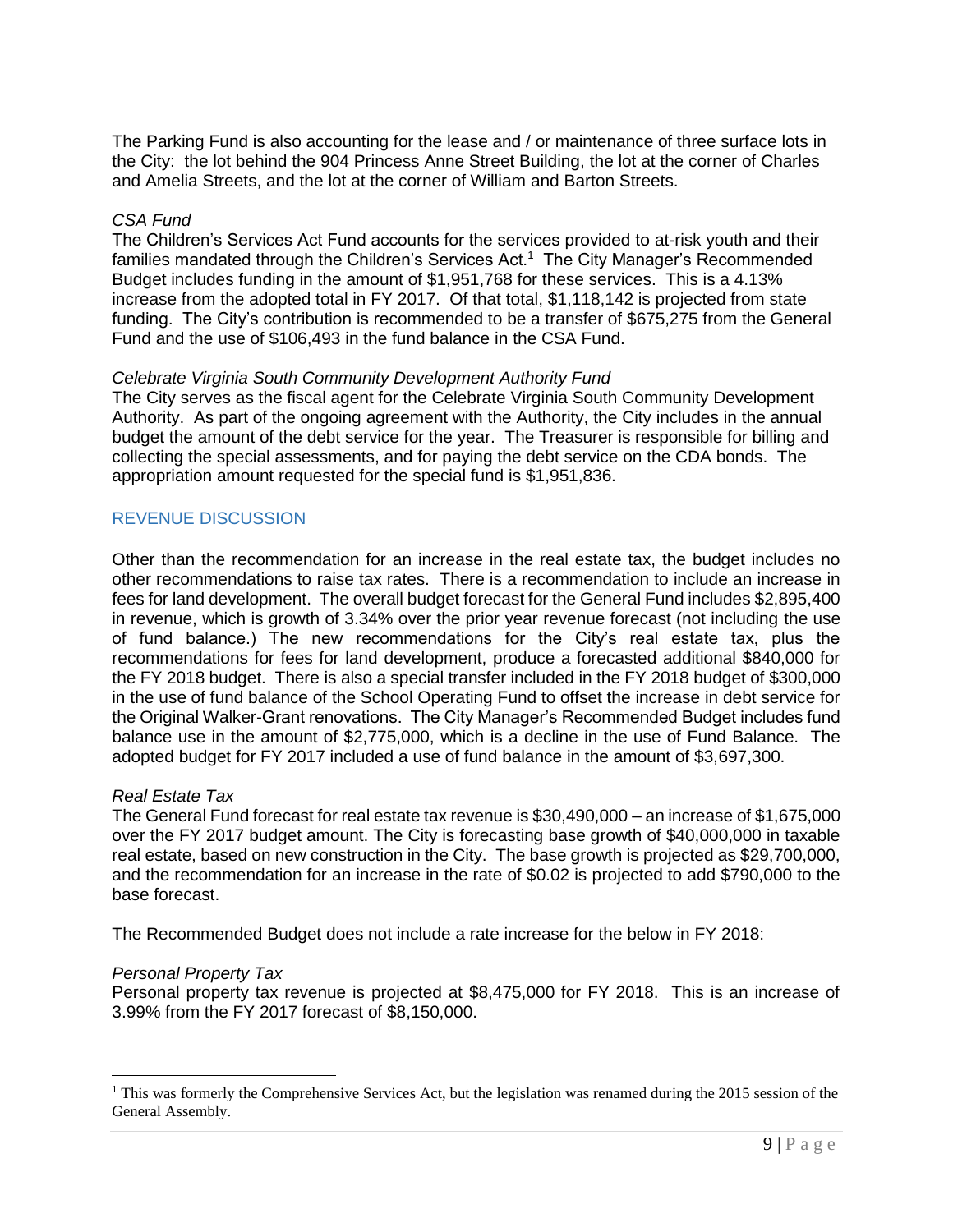Personal property tax revenue increased by 1.36% in FY 2014 and 1.77% in FY 2015. The FY 2016 increase was slightly higher, at 2.91% over FY 2015. The FY 2018 forecast is 2.58% higher than the City's FY 2016 actual collections.

### *Meals Tax*

Meals tax revenue is projected at \$11,100,000, an increase of \$650,000 over the FY 2017 budget of \$10,450,000. This is an increase of 6.22% over the FY 2017 budget forecast. The City continues to benefit from a thriving restaurant community, and recent meals tax returns have been very positive.

### *Sales Tax*

Sales tax revenue is projected at \$11,350,000, which is an increase of 2.53% over the FY 2017 forecast of \$11,070,000. Sales tax collections grew fairly significantly from FY 2015 to FY 2016 at 3.67%.

### *Lodging Tax*

Lodging tax revenue is projected at \$1,450,000, an increase of 3.94% from the FY 2017 estimate of \$1,395,000. Lodging tax revenue growth has fluctuated over the past several years, but has increased in FY 2015 and FY 2016 after declining in FY 2014.

### *Recordation Tax*

The City's collections for the Recordation Tax has varied significantly over the past several years – from \$567,172 in FY 2014 to \$456,665 in FY 2015 to \$711,421 in FY 2016. The City is on track to well exceed the FY 2017 forecast of \$450,000, but this is a revenue source that will vary significantly depending upon the volume and value of property transactions in the City. The City Manager's Recommended Budget increased the forecast for FY 2018 to \$600,000.

### *Business License Tax*

The City's estimate for Business License Tax collection for FY 2018 is \$5,950,000, which is an increase of 3.93% from the City's FY 2017 forecast of \$5,725,000. Business License taxes are assessed on a calendar year basis, and the majority of collections are received in March and April every year.

### *EMS Service Fees*

EMS service fee revenue is projected at \$900,000, an increase of 6.51% over the budget estimate of \$845,000 for FY 2017. The Recommended Budget does not propose to increase these fees during FY 2018. However, the City's increase in coverage over the past two years should continue to impact fee collections as more calls are answered by City crews and fewer on mutual aid from other jurisdictions. The City now provides coverage on a 24-hour basis with at least one unit.

### *Solid Waste Collection Fees*

Solid waste collection fee revenue is forecast for FY 2018 at \$1,025,600. This represents an increase of 4.42% over the FY 2017 adopted budget forecast of \$981,650.

The Recommended Budget does include fee increases for the below in FY 2018:

### *Land Development and Other Permits*

The City Manager's Recommended Operating Budget includes a recommendation from the City's Department of Community Planning and Building to increase several permit and application fees for FY 2018. The fees recommended for increase have not been increased since 2008 or earlier.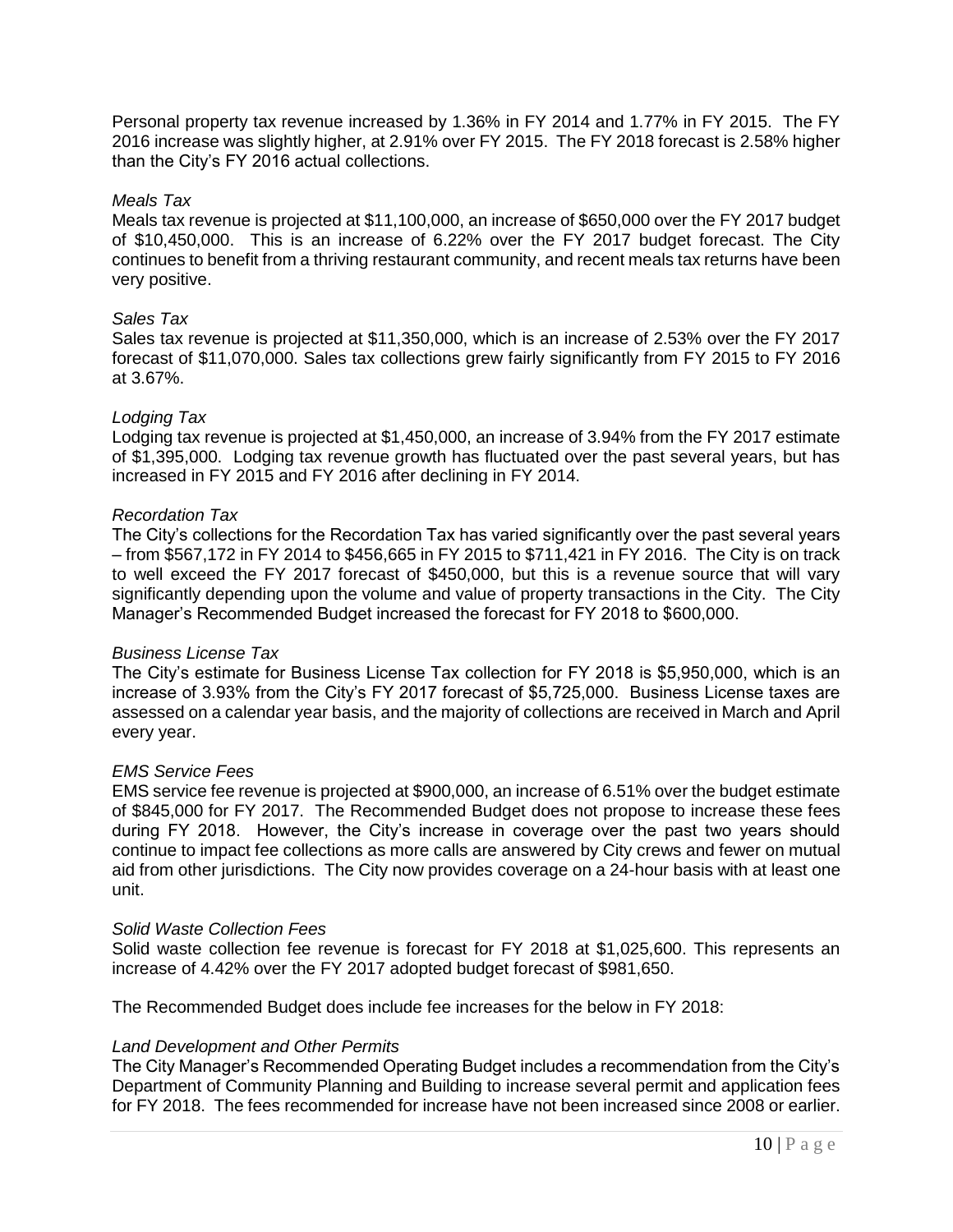The Department's recommendation will bring these fees, which include building permit and site development fees, more in line with neighboring and like-size jurisdictions, while keeping fees modest for individual residential lot owners.

Although development activity can fluctuate within the City limits from year to year, the new revenue from the recommended fee increases is projected at a total of \$50,000.

### *Water and Sewer Fees*

The City Manager's Recommended Budget for the Water Operating Fund and the Wastewater Operating Fund are including a requested rate increase of 2% for water and 4% for sewer in the bi-monthly fees. These fees are requested because of recent increases in operating costs, plus increases in debt service tied to recent capital projects. The City did not increase water and sewer fees in FY 2017.

The City Manager's Recommended Budget also includes a decrease in the permit fee for concealed weapons, to \$25 per permit. This is based on an examination of the current costs for the processing of the permit by law enforcement.

# *State Revenue – General Fund*

The General Fund receives revenues from the Commonwealth of Virginia for a variety of items, including aid from the Compensation Board for Constitutional Officers, aid for the Registrar, Urban Street Maintenance, and Law Enforcement Assistance (HB 599).

### *Compensation Board*

The state Compensation Board supports the operations of five constitutional officers in the City: the Sheriff, the Commonwealth's Attorney, the Commissioner of the Revenue, the Treasurer, and the Clerk of the Circuit Court. The total revenue for these five offices for FY 2018 is forecasted to increase from \$1,705,000 to \$1,760,000 – a total of 3.23%.

### *Street Maintenance and HB 599*

The City also receives money under the Urban Street Maintenance program from the Virginia Department of Transportation to assist the City in the maintenance of urban streets. The City receives amounts from VDOT on a per lane mile of street basis, with differing levels of reimbursement for different types of streets (for example, local streets are reimbursed at a lower rate than major highways). The City's street mileage is increasing, and the Recommended Budget includes an increase in the forecast of \$200,000 in this revenue source for FY 2018 – to \$2,950,000.

The City receives state support for our law enforcement activities as well through the "HB 599" program. The Recommended Budget currently forecasts a total of \$810,000 for that support in FY 2018, which would be an increase of 3.85% over the FY 2017 forecast of \$780,000.

### *Other State Revenues*

The state also characterizes the Telecommunications Sales Tax as revenue from the Commonwealth, and that is projected as \$1.75 million in FY 2018. The Personal Property Tax Relief Act amount, which is also considered state aid, remains unchanged at \$1.72 million.

# FUND BALANCE DISCUSSION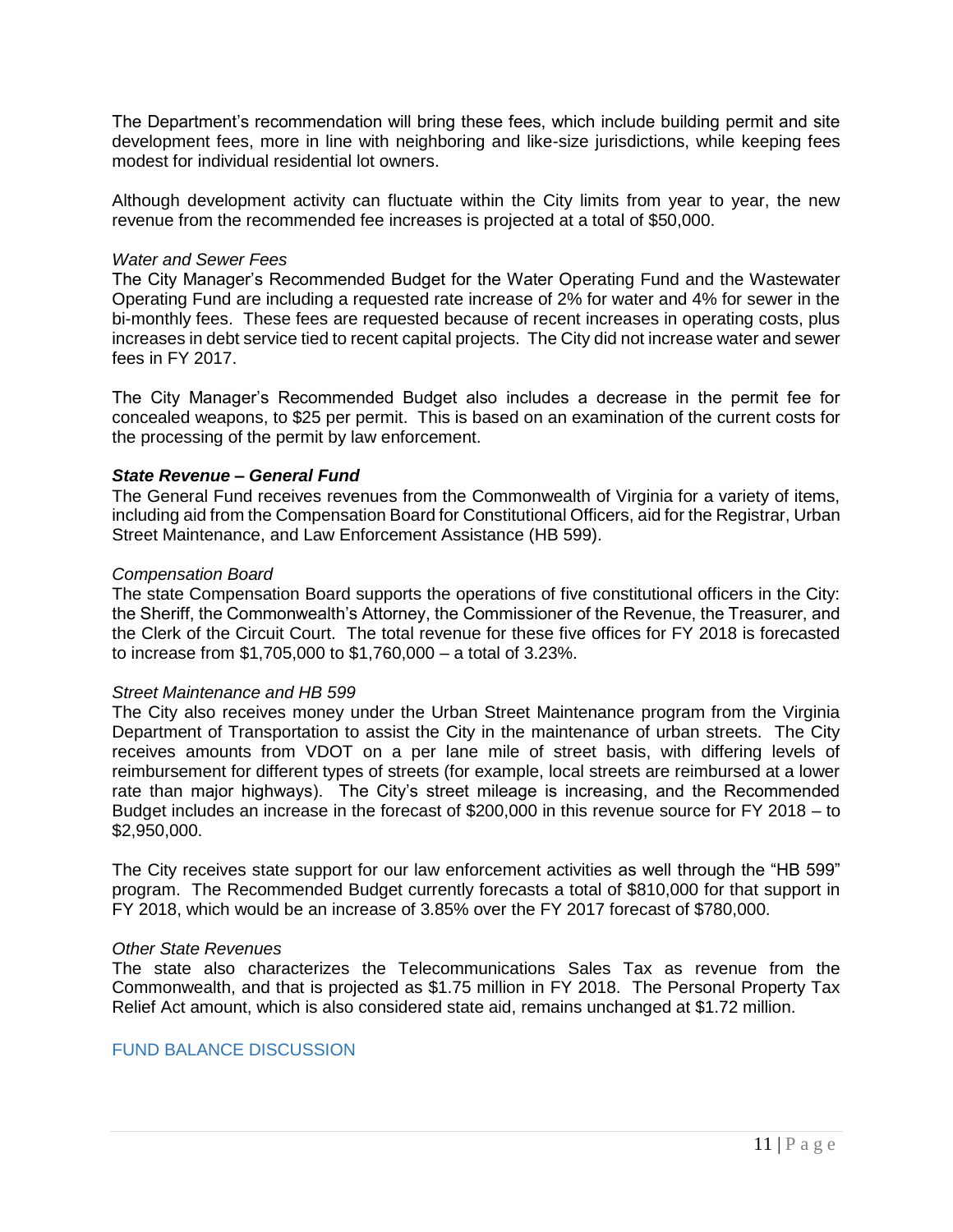The City Manager's Recommended Budget includes fund balance use in the amount of \$2,775,000, which is a decline in the use of Fund Balance from the FY 2017 budget.

The proposed uses of Fund Balance in FY 2018 included with the Recommended Budget are shown in the following table.

| Proposed Use               | Amount      | Category of Fund Balance      |
|----------------------------|-------------|-------------------------------|
| Pay-as-you-go Capital      | \$2,000,000 | <b>Assignment for Capital</b> |
| Transfer                   |             |                               |
| Contingency                | \$500,000   | Unassigned                    |
| Assist with City Share of  | \$275,000   | Assignment for Jail           |
| Rappahannock Regional Jail |             | <b>Stabilization Reserve</b>  |
| Total                      | \$2,775,000 |                               |

It is important to note that the City began the year with \$3,717,255 in the Assignment for Future Capital Projects, and Assignment for Future Capital Projects will need to be supplemented before the close of FY 2017 in order to provide for a sufficient amount to fund the proposed FY 2018 use.

For context, the original adopted budget for FY 2017 included a use of fund balance in the amount of \$3,697,300. Amendments to the FY 2017 budget have increased the use of fund balance to a total of \$6,027,004. The amendments included a "loan" in the amount of \$1,175,534 to the R-Board landfill that will be repaid beginning in FY 2018. The revenue from the "re-payment" of the loan has been included with the FY 2018 Capital Budget to help fund capital projects. The actual use of fund balance in FY 2016 was \$2,766,554 – of which \$1 million went to set aside a trust fund for Other Post-Employment Benefits (OPEB).

# DISCUSSION ON KEY PARTNER AGENCIES

### *Rappahannock Regional Jail*

The City in FY 2018 faces an increase in costs for the Rappahannock Regional Jail based upon several different factors. The overall funding for the Rappahannock Regional Jail in FY 2018 is recommended to be \$4,325,325. The increase in cost to the City is \$471,421, an increase of 12.23% over the adopted FY 2017 budget.

### *Central Rappahannock Regional Library*

The City Manager's Recommended Budget in FY 2018 includes a recommendation to take over from the CRRL the responsibility for facilities and grounds maintenance for the Library Headquarters Building at 1201 Caroline Street. The new arrangement would match the arrangement for maintenance for the other branches in the region.

The current arrangement includes a transfer of funds in the amount of \$135,000 for facilities maintenance at the Headquarters Branch. The City has included in the Recommended Budget a placeholder to increase this amount to \$185,000 based on an examination of the costs paid by the Library for these functions. If Council agrees with the Recommendation, then the placeholder amount would be transferred to Public Facilities prior to budget adoption.

After deducting the amount for facility maintenance in both FY 2017 and FY 2018 to provide a consistent base of comparison, the City's funding for the library increases by 4.04% from \$1,201,914 to \$1,250,471.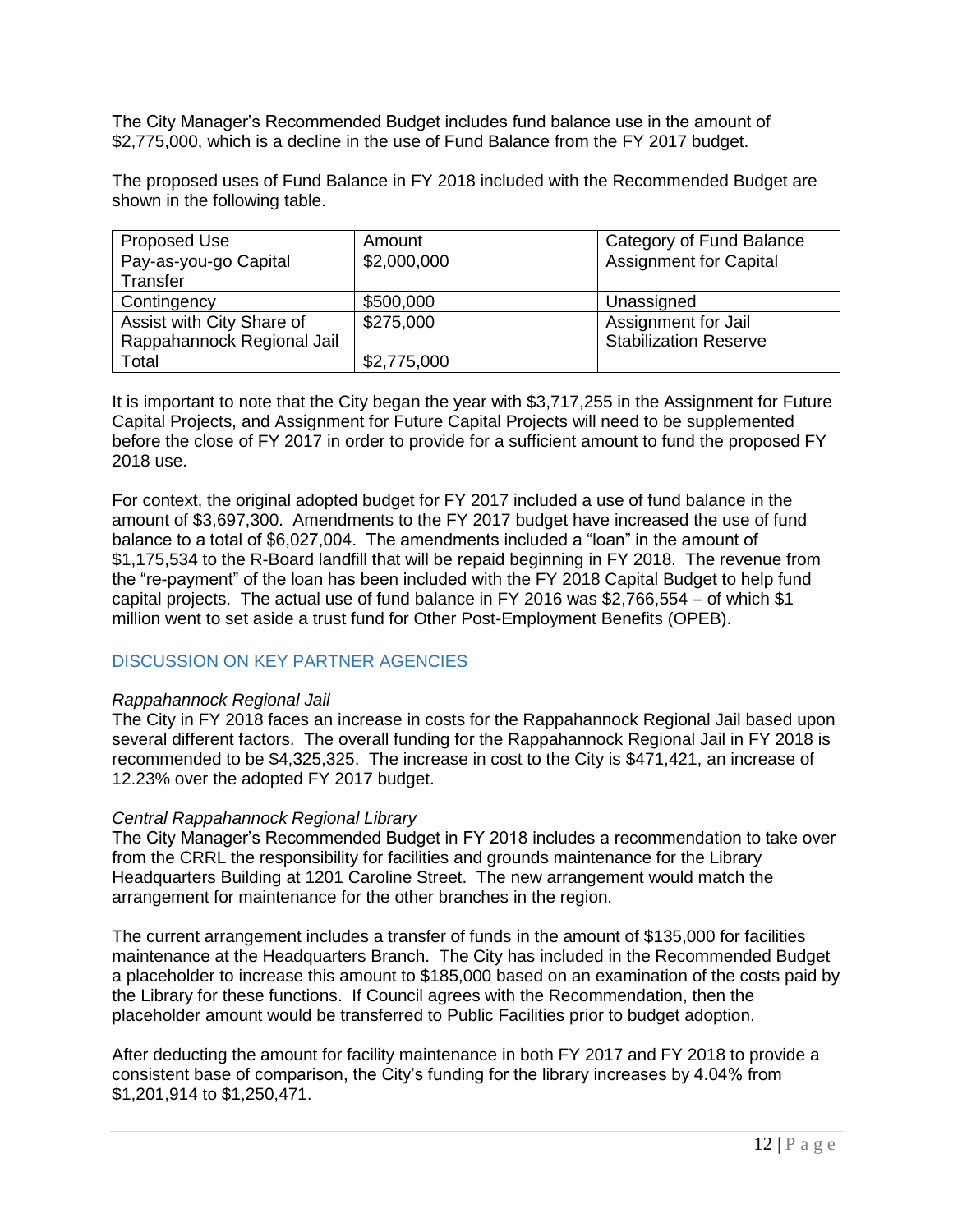# DISCUSSION OF OTHER MATTERS

### *Communications*

The Council has made it clear that they desire a more robust effort to communicate, both internally and externally. Although no funds are associated with this priority in FY2018, staff is very engaged in creating better communication internally. Several Departments have started (or restarted) regular internal communication e-newsletters. Additionally, the City Manager's office has created a weekly communication protocol with Council and is advancing on active pursuit of earned media externally. Lastly, the City will launch a social media initiative later this month through the combined efforts of a new internal Task Force.

Internally, these efforts are focused on creating more connectivity between employees, departments, organizational leadership, and Council. Externally efforts are meant to offer better transparency, better communicate with our businesses and residents, and to better market ourselves to economic development prospects and tourists. Moving forward, in future fiscal years it will be increasingly important to consider funding a full time public information officer in the City to better manage, coordinate, and disseminate information.

### *Property Inventory*

The City owns real property (either buildings or parcels) throughout the community, property that is not on the tax rolls. It is understood that much of this property, and their associated workspaces, are required and necessary in support of City government functions (i.e. the Police Station, Fire and Rescue Stations, Parks, Courts, City Shop, City Hall and Executive Plaza, etc.). However, a periodic review of asset inventory is helpful in understanding whether certain buildings or property is no longer needed – and to determine if new property is required. An analysis, being supported by the Planning Commission, will be undertaken in FY2018. The results of this work will be shared with Council in the coming year.

# *Riverfront Park*

This budget also advances the Riverfront Park project with a planned bond borrow in late FY2018 of \$5 million. This important project is now planned in two phases, with Phase I utilizing roughly 86% of the existing property. Value engineering will work to ensure the Task Force vision is lived, within budget, while considering parking carefully.

### *Parking Action Plan*

The City, in collaboration with the EDA and the University of Mary Washington, created a Parking Task Force in the Fall of 2016. This group has retained Walker Parking Consultants and is working to create a Parking Action Plan for the City of Fredericksburg. Recommendations are expected to be briefed to Council in the coming months. Many action items can be accomplished in house with existing resources (new management practices, new ordinances, new signage) at minimal costs. However, other Action items are likely to come at a cost – potentially at a significant costs. As the results of the Action Plan are better understood, staff will work to bring recommendations forward with funding alternatives for consideration.

### *Council Priorities*

Embedded in this budget, as in future budgets, will be funding required to fund Council priorities. In FY2017 Council developed a draft Vision, Desired Future States (8), and 35 associated Priorities. Many of those Priorities, meant to be realized in the next 3 years, will advance in FY 2018 and are funded accordingly. This body of work will be a main focus of the City organization, and quarterly updates will be offered to Council and the Public. Additionally, these